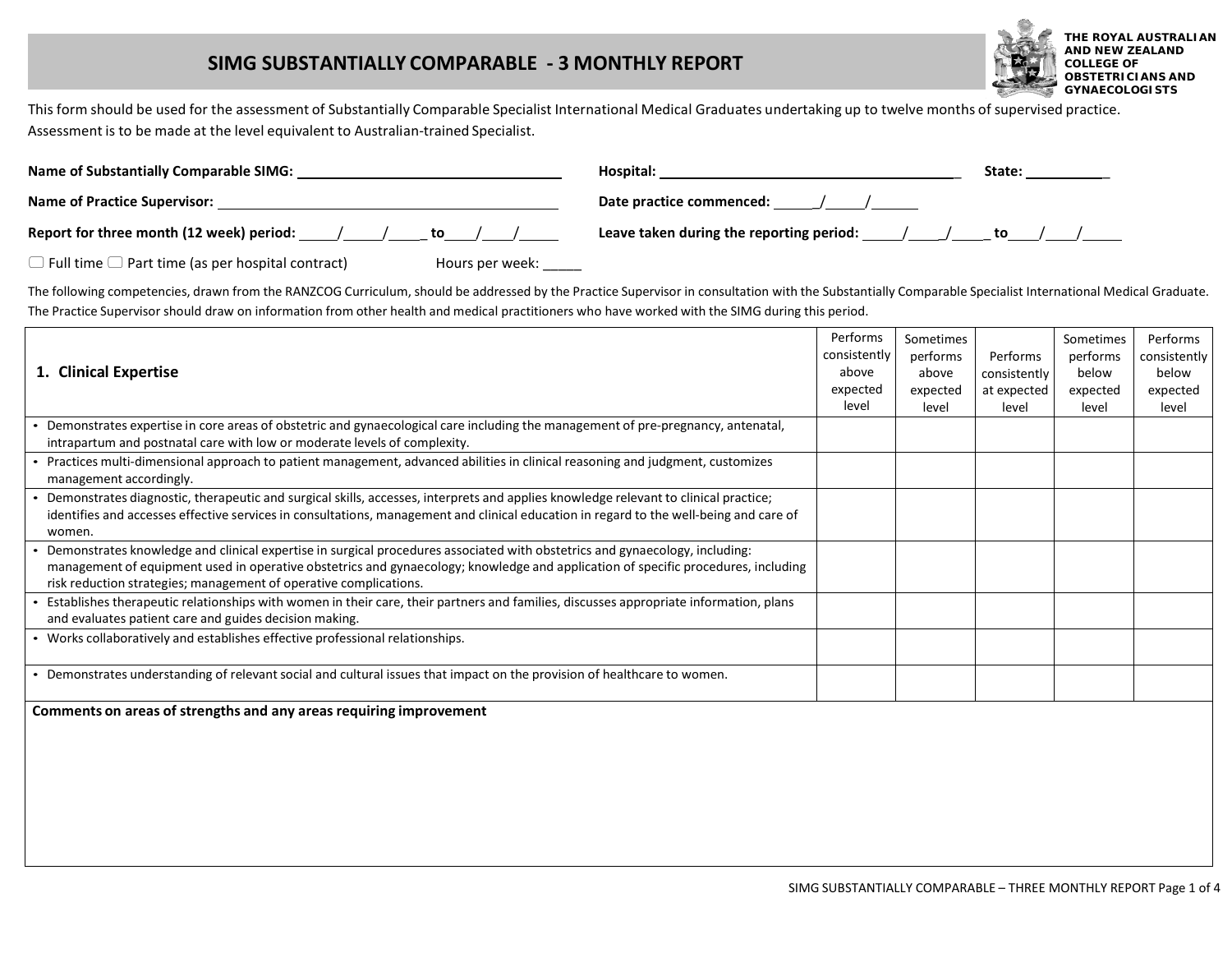

**THE ROYAL AUSTRALIAN AND NEW ZEALAND COLLEGE OF OBSTETRICIANS AND** 

|                                                                                                                                            |              |           | $\frac{1}{2}$ | <b>GYNAECOLOGISTS</b> |              |
|--------------------------------------------------------------------------------------------------------------------------------------------|--------------|-----------|---------------|-----------------------|--------------|
|                                                                                                                                            | Performs     | Sometimes |               | Sometimes             | Performs     |
|                                                                                                                                            | consistently | performs  | Performs      | performs              | consistently |
|                                                                                                                                            | above        | above     | consistently  | below                 | below        |
| 2. Academic Abilities                                                                                                                      | expected     | expected  | at expected   | expected              | expected     |
|                                                                                                                                            | level        | level     | level         | level                 | level        |
| • Demonstrates self-learning in obstetrics and gynaecology and other relevant areas of medical practice, including: an awareness of the    |              |           |               |                       |              |
| limits of their own knowledge and abilities; critical appraisal of sources and reliability of medical information and maintains up to date |              |           |               |                       |              |
|                                                                                                                                            |              |           |               |                       |              |
| knowledge and practices.                                                                                                                   |              |           |               |                       |              |
| • Understands the underlying physiology and pathology, and the available assessment and management options in order to provide safe        |              |           |               |                       |              |
| and effective care.                                                                                                                        |              |           |               |                       |              |
| • Actively seeks relevant information to enhance their knowledge and practices and to ensure that they maintain a contemporary             |              |           |               |                       |              |
| service to women in their care.                                                                                                            |              |           |               |                       |              |
| • Understands the principles and practice of evidence based medicine and research in a clinical setting, including an understanding of     |              |           |               |                       |              |
| relevant local, national and international guidelines.                                                                                     |              |           |               |                       |              |
| • Facilitates learning of patients to enhance their patient autonomy, decision making, and compliance and understanding.                   |              |           |               |                       |              |
|                                                                                                                                            |              |           |               |                       |              |
| • Understands and applies principles of apprenticeship learning for trainees, students and other health professionals.                     |              |           |               |                       |              |
|                                                                                                                                            |              |           |               |                       |              |
| Comments on areas of strengths and any areas requiring improvement                                                                         |              |           |               |                       |              |
|                                                                                                                                            |              |           |               |                       |              |
|                                                                                                                                            | Performs     | Sometimes |               | Sometimes             | Performs     |
|                                                                                                                                            | consistently | performs  | Performs      | performs              | consistently |
| 3. Professional Qualities                                                                                                                  | above        | above     | consistently  | below                 | below        |
|                                                                                                                                            | expected     | expected  | at expected   | expected              | expected     |
|                                                                                                                                            | level        | level     | level         | level                 | level        |
| • Understands and implements basic human resources principles and staff management, and business and financial management.                 |              |           |               |                       |              |
|                                                                                                                                            |              |           |               |                       |              |
| • Works collaboratively with other health care providers; contributes to interdisciplinary team activities, and show respect for the       |              |           |               |                       |              |
| contribution of other health professionals in day-to-day interactions.                                                                     |              |           |               |                       |              |
|                                                                                                                                            |              |           |               |                       |              |
| • Understands the principles and participates in the practice of clinical governance.                                                      |              |           |               |                       |              |
|                                                                                                                                            |              |           |               |                       |              |
| • Actively engages in the practice of risk management/minimisation by carrying out clinical audit and implementation of change as a        |              |           |               |                       |              |
| result of clinical audit; and initiating change to reduce risk                                                                             |              |           |               |                       |              |
| - Demonstrates an ability to accept feedback from colleagues, allied health staff, patients and their families.                            |              |           |               |                       |              |
|                                                                                                                                            |              |           |               |                       |              |
|                                                                                                                                            |              |           |               |                       |              |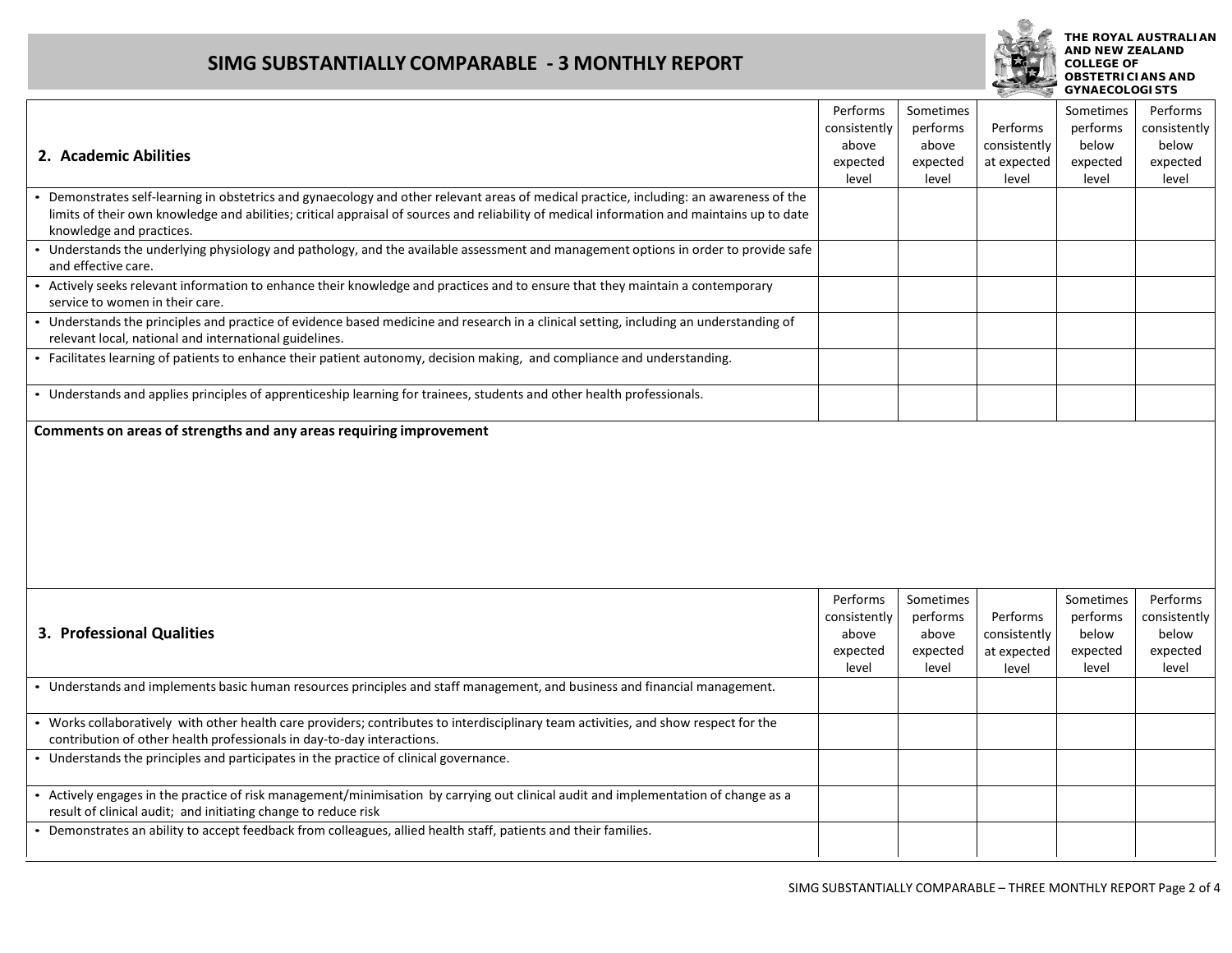

**THE ROYAL AUSTRALIAN AND NEW ZEALAND COLLEGE OF OBSTETRICIANS AND GYNAECOLOGISTS**

|                                                                                                                                                                                                                                       |                                                                                                                                                     |  |  | <b>UTINALUULUULJIJ</b> |  |
|---------------------------------------------------------------------------------------------------------------------------------------------------------------------------------------------------------------------------------------|-----------------------------------------------------------------------------------------------------------------------------------------------------|--|--|------------------------|--|
| - Recognises limits of own knowledge and experience, and seeks advice and assistance when appropriate.                                                                                                                                |                                                                                                                                                     |  |  |                        |  |
| • Demonstrates an ability to act as first point of reference in Birth Suite.                                                                                                                                                          |                                                                                                                                                     |  |  |                        |  |
| • Demonstrates an ability to complete organization tasks e.g. meetings, rosters.                                                                                                                                                      |                                                                                                                                                     |  |  |                        |  |
| • Demonstrates an ability to prioritise tasks, has realistic expectations of what can be completed by self and others.                                                                                                                |                                                                                                                                                     |  |  |                        |  |
| • Delivers the highest quality healthcare with integrity, honesty and compassion.                                                                                                                                                     |                                                                                                                                                     |  |  |                        |  |
| • Practises medicine that is ethically responsible and consistent with the obligations of a self-regulating profession and recognises duties<br>in regard to courts, legislative and regulatory bodies, and notification obligations. |                                                                                                                                                     |  |  |                        |  |
| • Recognises a duty to assist in an emergency situation.                                                                                                                                                                              |                                                                                                                                                     |  |  |                        |  |
| • Recognises patient autonomy, confidentiality and the legal and moral duties to women in their care.                                                                                                                                 |                                                                                                                                                     |  |  |                        |  |
| Comments on areas of strengths and any areas requiring improvement                                                                                                                                                                    |                                                                                                                                                     |  |  |                        |  |
| Plans for Remedial Action if required (attach additional Sheets if required)                                                                                                                                                          | <b>Continuing Professional Development (CPD) Activities</b><br>Please record CPD Activities completed during this Report period in the table below: |  |  |                        |  |

| <b>Plans for Remedial Action If required</b> (attach additional Sheets if required) | Continuing Professional Development (CPD) Activities<br>Please record CPD Activities completed during this Report period in the table below: |          |  |  |
|-------------------------------------------------------------------------------------|----------------------------------------------------------------------------------------------------------------------------------------------|----------|--|--|
|                                                                                     | Date                                                                                                                                         | Activity |  |  |
|                                                                                     |                                                                                                                                              |          |  |  |
|                                                                                     |                                                                                                                                              |          |  |  |
|                                                                                     |                                                                                                                                              |          |  |  |
|                                                                                     |                                                                                                                                              |          |  |  |
|                                                                                     |                                                                                                                                              |          |  |  |
|                                                                                     |                                                                                                                                              |          |  |  |
|                                                                                     |                                                                                                                                              |          |  |  |